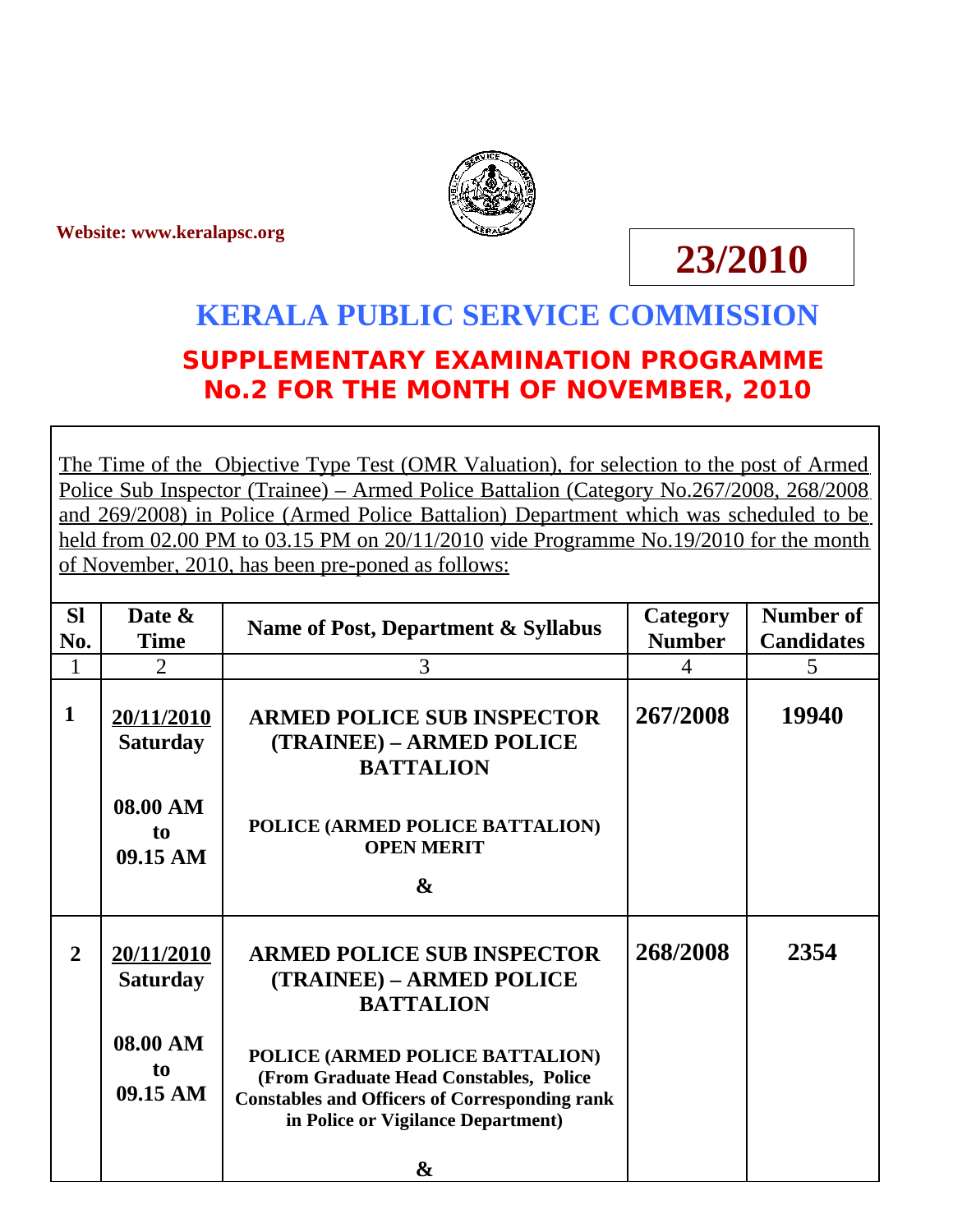| 3                                                                                                                                                                                                                                                                                                                                                                                                                                                                                                                                                                                                             | 20/11/2010<br><b>Saturday</b> | <b>ARMED POLICE SUB INSPECTOR</b><br>(TRAINEE) – ARMED POLICE<br><b>BATTALION</b>                                                                                                                                                                                                                                                                                                                    | 269/2008                                                                                           | 1975 |  |  |  |
|---------------------------------------------------------------------------------------------------------------------------------------------------------------------------------------------------------------------------------------------------------------------------------------------------------------------------------------------------------------------------------------------------------------------------------------------------------------------------------------------------------------------------------------------------------------------------------------------------------------|-------------------------------|------------------------------------------------------------------------------------------------------------------------------------------------------------------------------------------------------------------------------------------------------------------------------------------------------------------------------------------------------------------------------------------------------|----------------------------------------------------------------------------------------------------|------|--|--|--|
|                                                                                                                                                                                                                                                                                                                                                                                                                                                                                                                                                                                                               | 08.00 AM<br>to<br>09.15 AM    | POLICE (ARMED POLICE BATTALION)<br>(From SC/ST Candidates who have passed Pre-<br>University/ Pre-Degree or equivalent examinations<br>of recognized University to be considered to fill up<br>the quota reserved for them, if sufficient number of<br>fully qualified SC/ST candidates are not available<br>under Category No.267/2008.)<br><b>Syllabus:</b> An Objective Type Test (OMR Valuation) |                                                                                                    |      |  |  |  |
|                                                                                                                                                                                                                                                                                                                                                                                                                                                                                                                                                                                                               |                               | based on the qualification prescribed for the post.<br><b>Main Topics:</b><br>Part I A - General Science & Mental Ability<br>Part I B - General Knowledge & Current Affairs<br>- Legal Awareness<br>Part II<br>Part III - General English<br>(Maximum Marks: 100)<br>(Duration:1.15 Hours)<br>(Medium of Questions: English)                                                                         | <b>Further</b><br>details<br>regarding<br><b>Main Topics</b><br>are available<br>in the<br>Website |      |  |  |  |
| <b>COMMON TEST FOR SL.NO.1, 2 &amp; 3 ABOVE</b><br>The Objective Type Test (OMR Valuation) for selection to the post of Lower<br>Division Clerk (Special Recruitment from SC/ST) in Kerala State Road<br>Transport Corporation (Category No.352/2009), and Reserve Conductor<br>Recruitment from SC/ST) in Kerala<br>(Special<br><b>Road</b><br><b>State</b><br><b>Transport</b><br>Corporation (Category No.359/2008) which was scheduled to be held on<br>06/11/2010 vide Programme No.19/2010 for the month of November, 2010<br>had been postponed. The above test is rescheduled to be held as follows:- |                               |                                                                                                                                                                                                                                                                                                                                                                                                      |                                                                                                    |      |  |  |  |